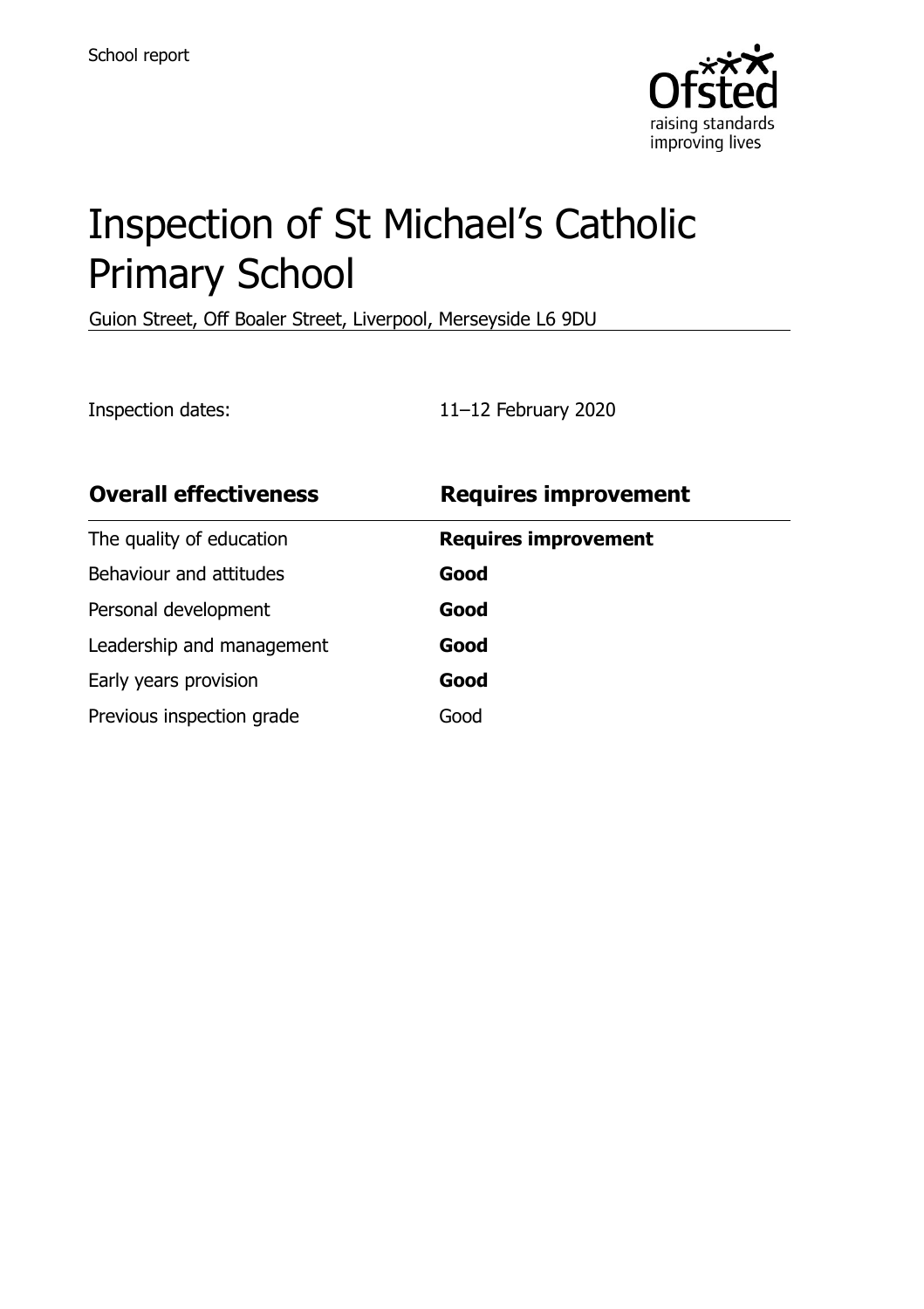

#### **What is it like to attend this school?**

'This is a school where it's easy to make friends', 'this is a caring school' and 'we feel safe here' are typical of the comments that the pupils we spoke to made during the inspection. Pupils at the school speak over 40 languages, come from all over the world and have a wide range of abilities and interests. In the school, they quickly become one large, happy family where they all get on well with each other and take care of each other. The pupils we spoke to said that there is sometimes some bullying but staff quickly sort this out.

Pupils are well behaved in lessons and around the school. They enjoy the range of sporting and other activities on offer, as well as the visits and residentials in which they take part.

Leaders are ambitious for the pupils and want them to do well. They work closely with parents and carers, who told us how pleased they are with the school.

Pupils do not always learn as well as they should in some subjects. Pupils' attainment in reading has not been as high as it could be. Leaders are taking action to improve this situation.

#### **What does the school do well and what does it need to do better?**

The teaching of reading is very important within the school. From the time they enter the Nursery year, children learn to identify letters and their sounds. They quickly move on to reading and writing words and sentences. The books they read are carefully matched to the sounds they are learning. By the end of Year 1, most pupils reach the expected standard in the phonics screening check. Those who fall behind receive extra help. Teachers read to pupils regularly. They also encourage pupils to read at home. The number doing so is increasing. For the last three years, the proportions of eleven-year-olds reaching the expected standard in reading have been well below average. The school is using a number of well-thought-through strategies to tackle this but the impact of these has yet to be felt.

Pupils study every subject of the national curriculum. Staff are working hard to ensure that each subject is taught in a logical way so that pupils learn more and remember more. This process is at varying stages of development. In music, it is well established. In art, history and science, the changes are more recent and their impact is not yet consistent

Staff provide good pastoral support for disadvantaged pupils and pupils with special needs and/or disabilities (SEND). These pupils take part in all subjects of the curriculum and in extra-curricular activities.

Under the strong leadership of the headteacher, staff work very well as a team. All staff know what is expected of them and are working well together to achieve the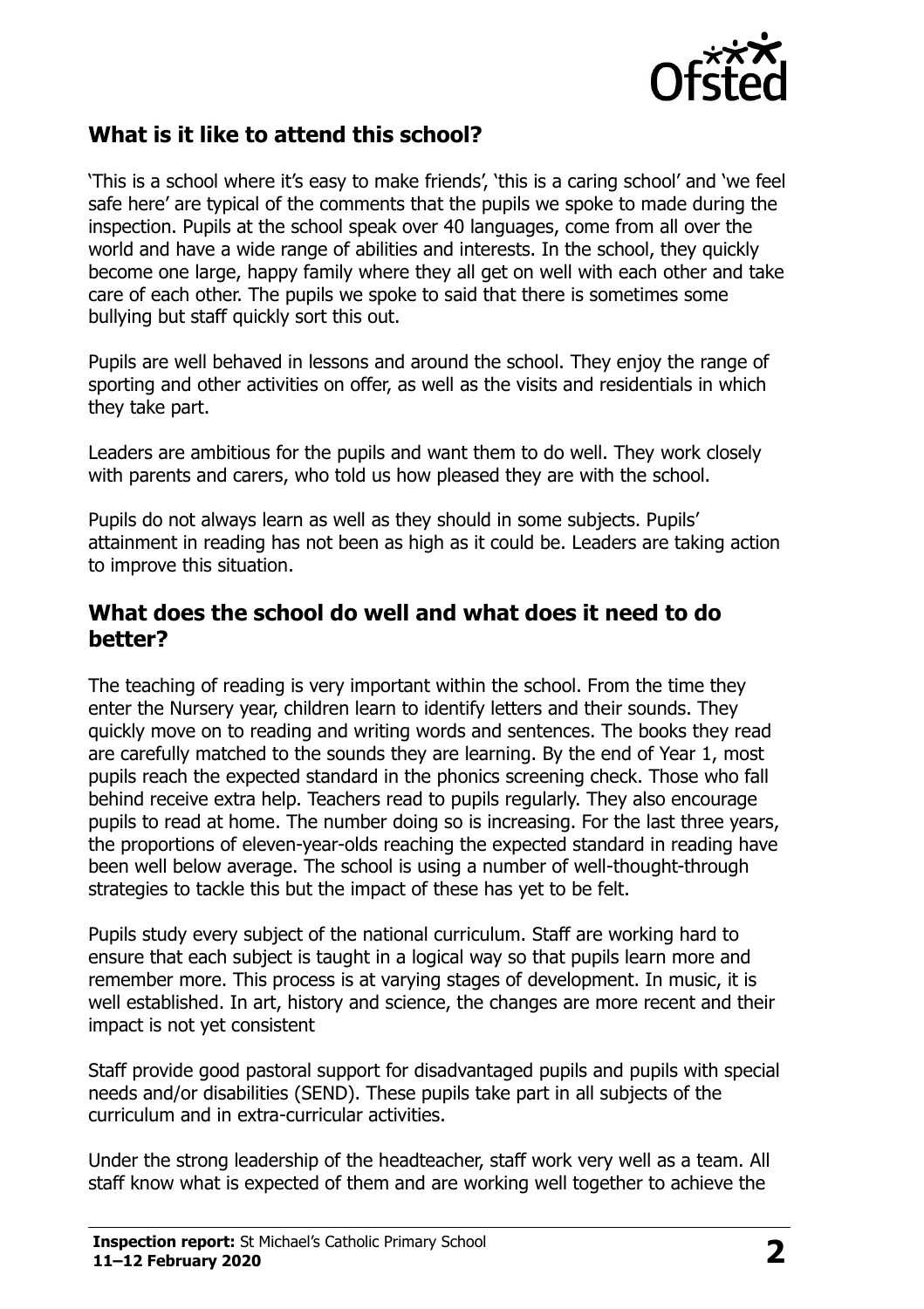

school's aims. All those who completed the questionnaire said that the school is well led and managed and leaders take care of staff's well-being.

The governors are committed and well informed. They know the school's strengths and where improvements are needed. They support the leaders but also challenge them.

The school is rightly proud of the pupils' good behaviour. Pupils enjoy coming to school and attend regularly. They arrive on time and are keen to get started on the day.

Pupils have ample opportunities to contribute to the life of the school by performing roles such as prefects, monitors, anti-bullying ambassadors and 'helping hands'. They contribute to the local community through charitable work. Through their work on environmental issues, they also learn how to make the world a better place. Pupils have opportunities for prayer and reflection and to develop spiritually. They learn about the major world religions. They are taught the difference between right and wrong. Pupils also learn how to be resilient and not to give up when they find life hard.

Early years provision is well led. Children start the Nursery year with knowledge and skills below those typical for their age. Careful assessment ensures that the curriculum is planned to meet the needs of children. Staff also provide helpful advice on how parents can support their children's learning at home. The strong focus on talk helps children develop their vocabulary. The environment in and outside the classroom is very attractive. It provides children with the space and equipment to help them develop their physical skills. Careful planning also ensures that children make a good start in the early stages of reading, writing and counting.

## **Safeguarding**

The arrangements for safeguarding are effective.

The pupils and parents we spoke to said that the school is a safe place to be. The site is secure and access to the buildings is carefully controlled. The school checks carefully on the suitability of adults to be with pupils. All staff are trained to recognise possible signs of abuse. They know what to do if they have any concerns about a pupil's welfare. The pupils know how to keep themselves safe in a range of situations, including when using the internet and social media. The school works well with external services to support families who need additional help.

## **What does the school need to do to improve?**

## **(Information for the school and appropriate authority)**

■ At the end of key stage 2, attainment in reading has been significantly below average and in the lowest 20% of maintained schools nationally for the last three years. This puts pupils at a disadvantage when they start their secondary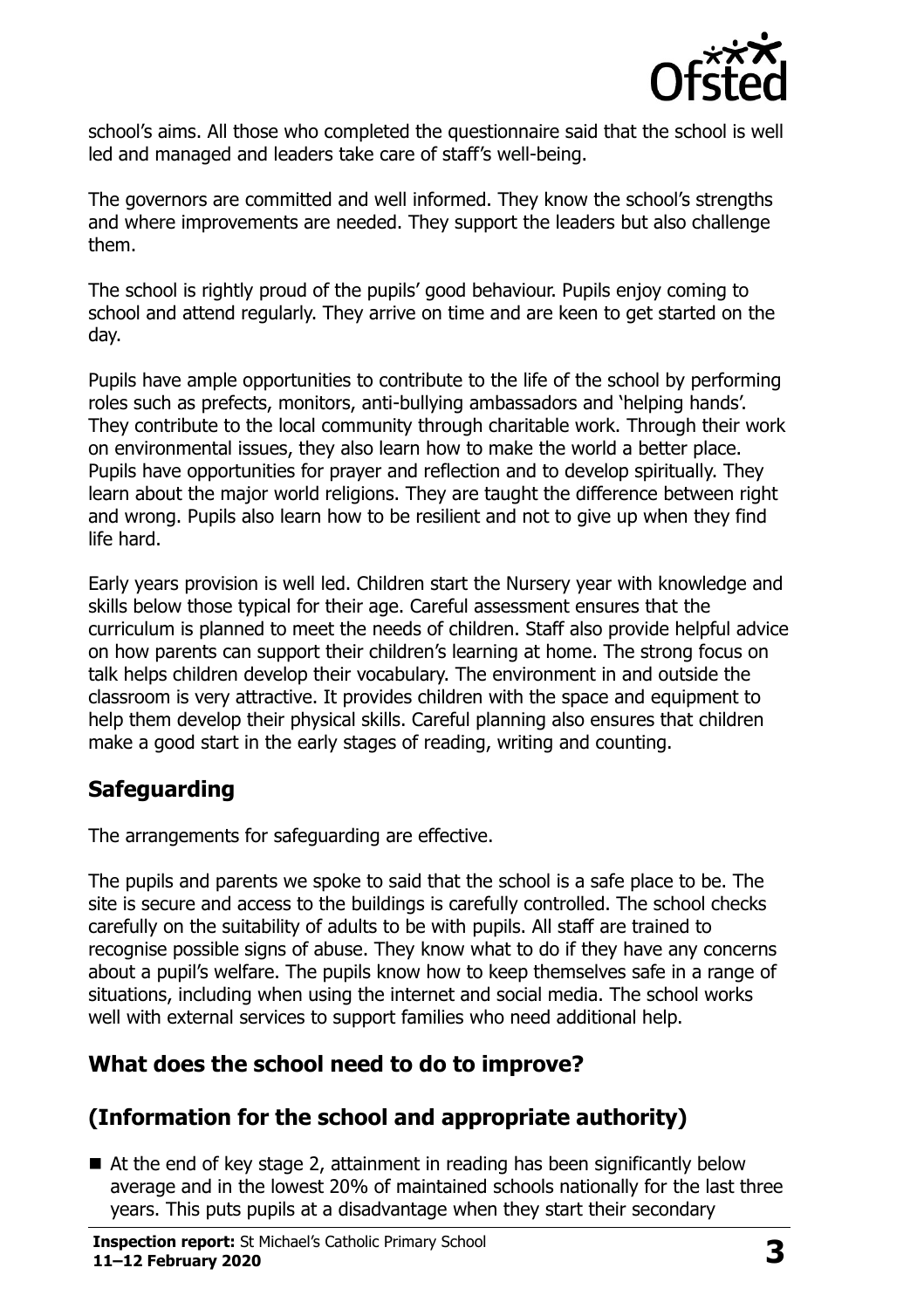

schooling. The school is using a number of strategies to address this issue. There is a need to monitor these carefully and, where necessary, revise them, to ensure that they have the intended impact on raising attainment.

■ Some of the improvements to subjects other than English and mathematics are recent. They are not yet having a consistent impact on pupils' learning. There is a need to consolidate the changes to ensure that all pupils learn more and remember more in every subject of the curriculum.

#### **How can I feed back my views?**

You can use [Ofsted Parent View](http://parentview.ofsted.gov.uk/) to give Ofsted your opinion on your child's school, or to find out what other parents and carers think. We use Ofsted Parent View information when deciding which schools to inspect, when to inspect them and as part of their inspection.

The Department for Education has further quidance on how to complain about a school.

If you are the school and you are not happy with the inspection or the report, you can [complain to Ofsted.](http://www.gov.uk/complain-ofsted-report)

#### **Further information**

You can search for [published performance information](http://www.compare-school-performance.service.gov.uk/) about the school.

In the report, '[disadvantaged pupils](http://www.gov.uk/guidance/pupil-premium-information-for-schools-and-alternative-provision-settings)' refers to those pupils who attract government pupil premium funding: pupils claiming free school meals at any point in the last six years and pupils in care or who left care through adoption or another formal route.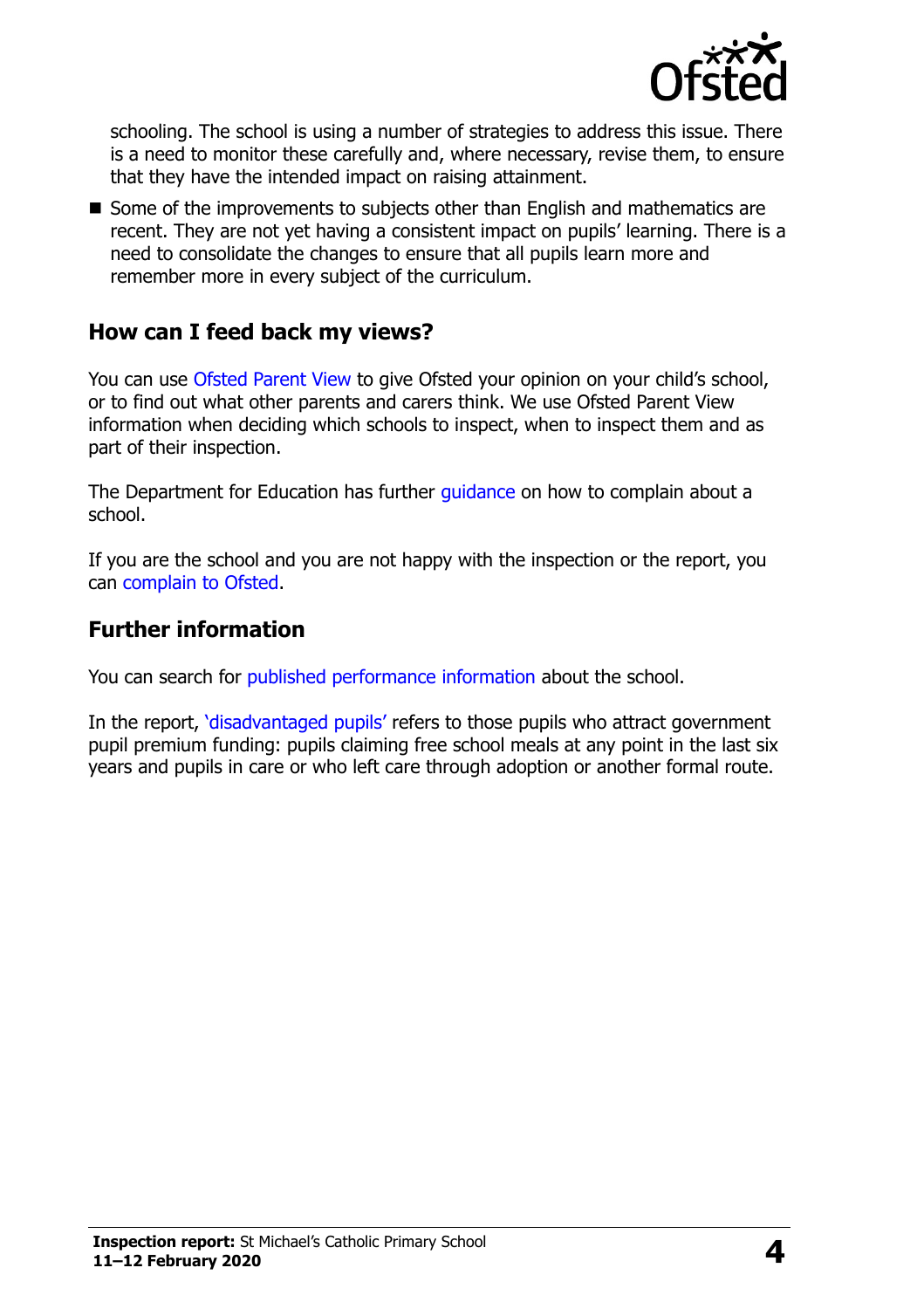

#### **School details**

| Unique reference number             | 104656                              |
|-------------------------------------|-------------------------------------|
| <b>Local authority</b>              | Liverpool                           |
| <b>Inspection number</b>            | 10082043                            |
| <b>Type of school</b>               | Primary                             |
| <b>School category</b>              | Voluntary aided                     |
| Age range of pupils                 | 3 to 11                             |
| <b>Gender of pupils</b>             | Mixed                               |
| Number of pupils on the school roll | 439                                 |
| <b>Appropriate authority</b>        | The governing body                  |
| <b>Chair of governing body</b>      | Jeanette Riley                      |
| <b>Headteacher</b>                  | Alyson Rigby                        |
| Website                             | www.stmichaelscatholicprimary.co.uk |
| Date of previous inspection         | 28-29 January 2015                  |

### **Information about this school**

- Since the last inspection, a new deputy headteacher and three assistant headteachers have been appointed.
- The school received its last inspection, under section 48 of the Education Act 2005, in December 2017.

### **Information about this inspection**

We carried out this inspection under section 5 of the Education Act 2005.

- During this inspection, we met with the headteacher and other senior leaders.
- We held meetings with teachers, support staff and subject leaders.
- The lead inspector held a meeting with seven governors, including the chair and vice-chair of the governing body. He also spoke to representatives of the local authority and the Archdiocese.
- We visited lessons in each key stage. We spoke to pupils from the lessons visited and viewed examples of their work. We spoke to pupils about behaviour and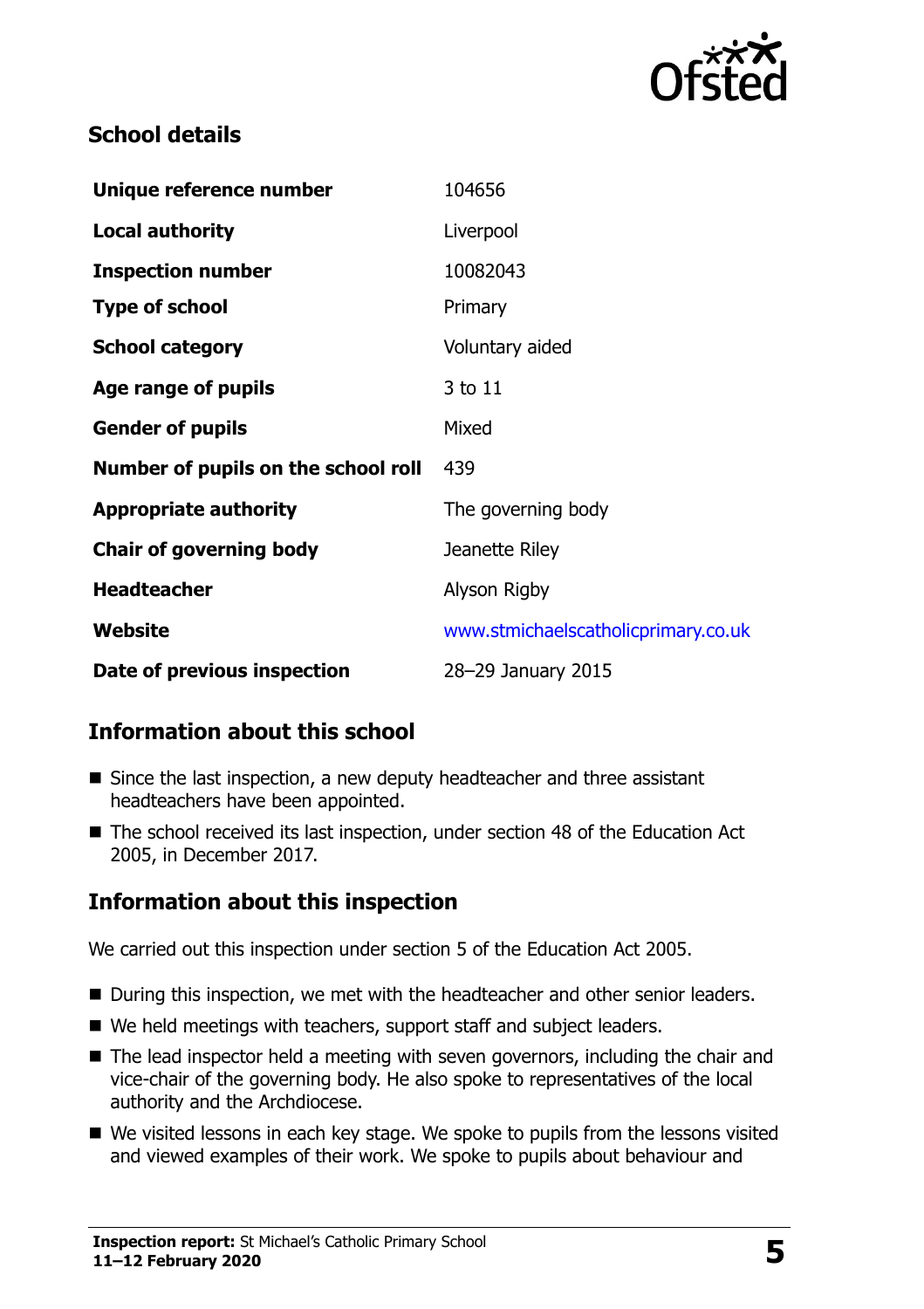

expectations in the school and observed behaviour around the school and in lessons.

- We considered the 21 responses to Parent View and the 19 responses to the staff survey. The lead inspector also spoke to parents as they brought children to school.
- We examined records in relation to safeguarding and met with the designated safeguarding lead to discuss how pupils are kept safe in the school.
- As part of this inspection, we considered carefully how phonics and early reading are taught at the school. We also considered how the curriculum is planned in mathematics, science, history, art and music. During these activities, we met with subject leaders and visited lessons. We spoke to the teachers about the lessons they had taught and to the pupils about their learning. We also examined examples of pupils' work and listened to pupils read.

#### **Inspection team**

| Aelwyn Pugh, lead inspector | Her Majesty's Inspector |
|-----------------------------|-------------------------|
| <b>Christine Howard</b>     | Ofsted Inspector        |
| Martin Spoor                | Ofsted Inspector        |